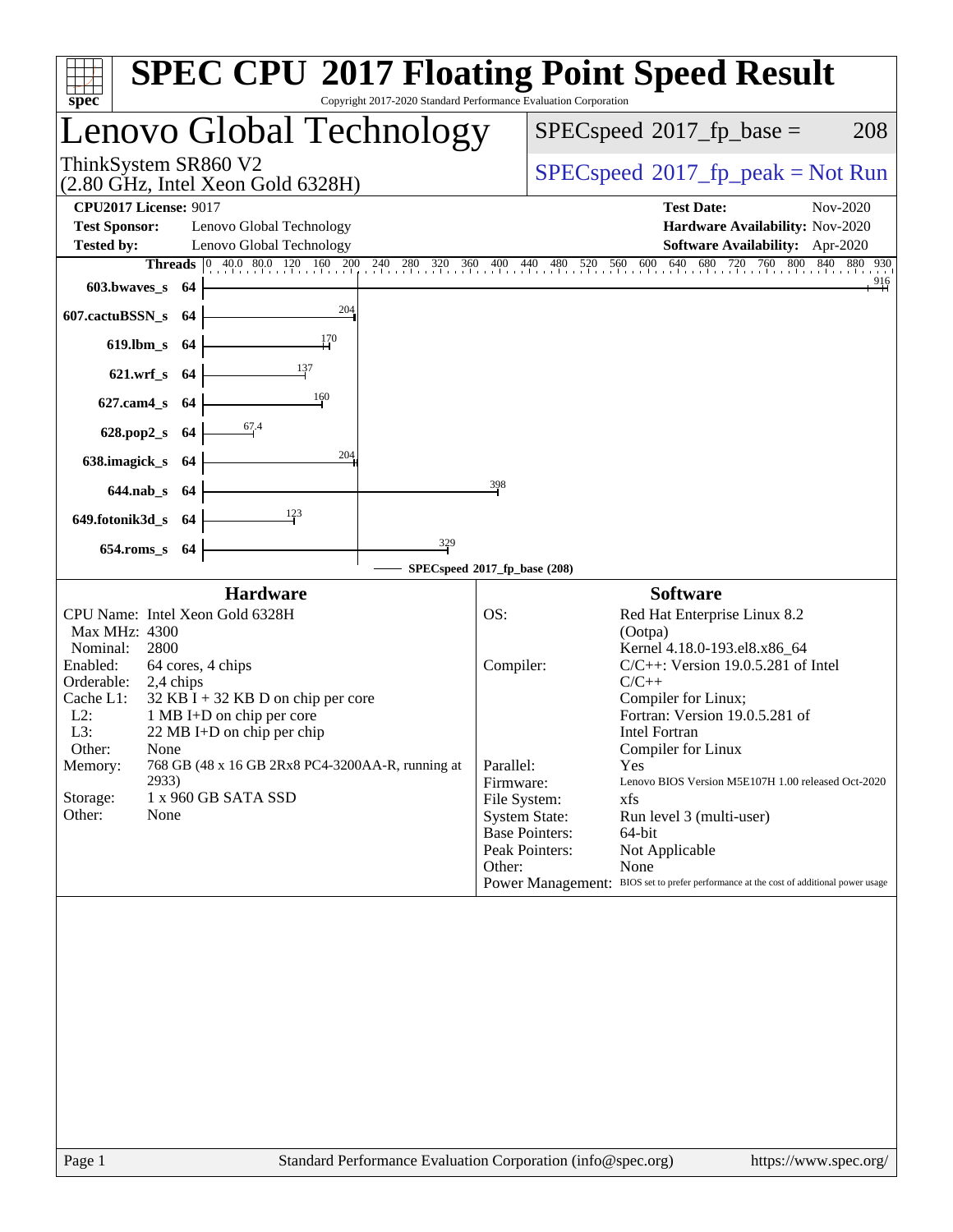

## Lenovo Global Technology

 $SPECspeed^{\circledcirc}2017_fp\_base = 208$  $SPECspeed^{\circledcirc}2017_fp\_base = 208$ 

(2.80 GHz, Intel Xeon Gold 6328H)

ThinkSystem SR860 V2<br>  $\begin{array}{c}\n\text{SPEC speed} \text{?}2017\_fp\_peak = Not Run \\
\text{SPEC speed} \text{?}2017\_fp\_peak = Not Run\n\end{array}$ 

**[Test Sponsor:](http://www.spec.org/auto/cpu2017/Docs/result-fields.html#TestSponsor)** Lenovo Global Technology **[Hardware Availability:](http://www.spec.org/auto/cpu2017/Docs/result-fields.html#HardwareAvailability)** Nov-2020

**[CPU2017 License:](http://www.spec.org/auto/cpu2017/Docs/result-fields.html#CPU2017License)** 9017 **[Test Date:](http://www.spec.org/auto/cpu2017/Docs/result-fields.html#TestDate)** Nov-2020 **[Tested by:](http://www.spec.org/auto/cpu2017/Docs/result-fields.html#Testedby)** Lenovo Global Technology **[Software Availability:](http://www.spec.org/auto/cpu2017/Docs/result-fields.html#SoftwareAvailability)** Apr-2020

#### **[Results Table](http://www.spec.org/auto/cpu2017/Docs/result-fields.html#ResultsTable)**

| <b>Base</b>                                   |                             |                |              | <b>Peak</b>    |            |                |            |                |                |              |                |              |                |              |
|-----------------------------------------------|-----------------------------|----------------|--------------|----------------|------------|----------------|------------|----------------|----------------|--------------|----------------|--------------|----------------|--------------|
| <b>Benchmark</b>                              | <b>Threads</b>              | <b>Seconds</b> | <b>Ratio</b> | <b>Seconds</b> | Ratio      | <b>Seconds</b> | Ratio      | <b>Threads</b> | <b>Seconds</b> | <b>Ratio</b> | <b>Seconds</b> | <b>Ratio</b> | <b>Seconds</b> | <b>Ratio</b> |
| 603.bwayes s                                  | 64                          | 65.8           | 897          | 64.4           | <u>916</u> | 63.9           | 923        |                |                |              |                |              |                |              |
| 607.cactuBSSN s                               | 64                          | 81.4           | 205          | 81.5           | 204        | 82.0           | 203        |                |                |              |                |              |                |              |
| $619.$ lbm s                                  | 64                          | 32.4           | 162          | 30.9           | 170        | 30.8           | 170        |                |                |              |                |              |                |              |
| $621.wrf$ s                                   | 64                          | 96.0           | 138          | 96.3           | 137        | 96.5           | 137        |                |                |              |                |              |                |              |
| $627$ .cam4 s                                 | 64                          | 55.7           | 159          | 55.3           | 160        | 55.5           | <b>160</b> |                |                |              |                |              |                |              |
| $628.pop2_s$                                  | 64                          | 176            | 67.4         | 177            | 67.3       | 175            | 67.8       |                |                |              |                |              |                |              |
| 638.imagick_s                                 | 64                          | 69.7           | 207          | 71.3           | 202        | 70.6           | 204        |                |                |              |                |              |                |              |
| $644$ .nab s                                  | 64                          | 43.9           | 398          | 43.9           | <u>398</u> | 44.1           | 396        |                |                |              |                |              |                |              |
| 649.fotonik3d s                               | 64                          | 73.9           | 123          | 74.3           | 123        | 74.5           | 122        |                |                |              |                |              |                |              |
| $654$ .roms s                                 | 64                          | 47.8           | 329          | 47.8           | 329        | 47.7           | 330        |                |                |              |                |              |                |              |
|                                               | $SPECspeed*2017_fp\_base =$ |                | 208          |                |            |                |            |                |                |              |                |              |                |              |
| $SPECspeed*2017_fp\_peak =$<br><b>Not Run</b> |                             |                |              |                |            |                |            |                |                |              |                |              |                |              |

Results appear in the [order in which they were run.](http://www.spec.org/auto/cpu2017/Docs/result-fields.html#RunOrder) Bold underlined text [indicates a median measurement](http://www.spec.org/auto/cpu2017/Docs/result-fields.html#Median).

#### **[Operating System Notes](http://www.spec.org/auto/cpu2017/Docs/result-fields.html#OperatingSystemNotes)**

Stack size set to unlimited using "ulimit -s unlimited"

#### **[Environment Variables Notes](http://www.spec.org/auto/cpu2017/Docs/result-fields.html#EnvironmentVariablesNotes)**

Environment variables set by runcpu before the start of the run: KMP\_AFFINITY = "granularity=fine,compact" LD\_LIBRARY\_PATH = "/home/cpu2017-1.1.0-ic19.0u5-2/lib/intel64" OMP\_STACKSIZE = "192M"

#### **[General Notes](http://www.spec.org/auto/cpu2017/Docs/result-fields.html#GeneralNotes)**

 Binaries compiled on a system with 1x Intel Core i9-9900K CPU + 64GB RAM memory using Redhat Enterprise Linux 8.0 Transparent Huge Pages disabled by default echo never > /sys/kernel/mm/transparent\_hugepage/enabled echo never > /sys/kernel/mm/transparent\_hugepage/defrag Prior to runcpu invocation Filesystem page cache synced and cleared with: sync; echo 3> /proc/sys/vm/drop\_caches NA: The test sponsor attests, as of date of publication, that CVE-2017-5754 (Meltdown) is mitigated in the system as tested and documented. Yes: The test sponsor attests, as of date of publication, that CVE-2017-5753 (Spectre variant 1) is mitigated in the system as tested and documented. Yes: The test sponsor attests, as of date of publication, that CVE-2017-5715 (Spectre variant 2) is mitigated in the system as tested and documented.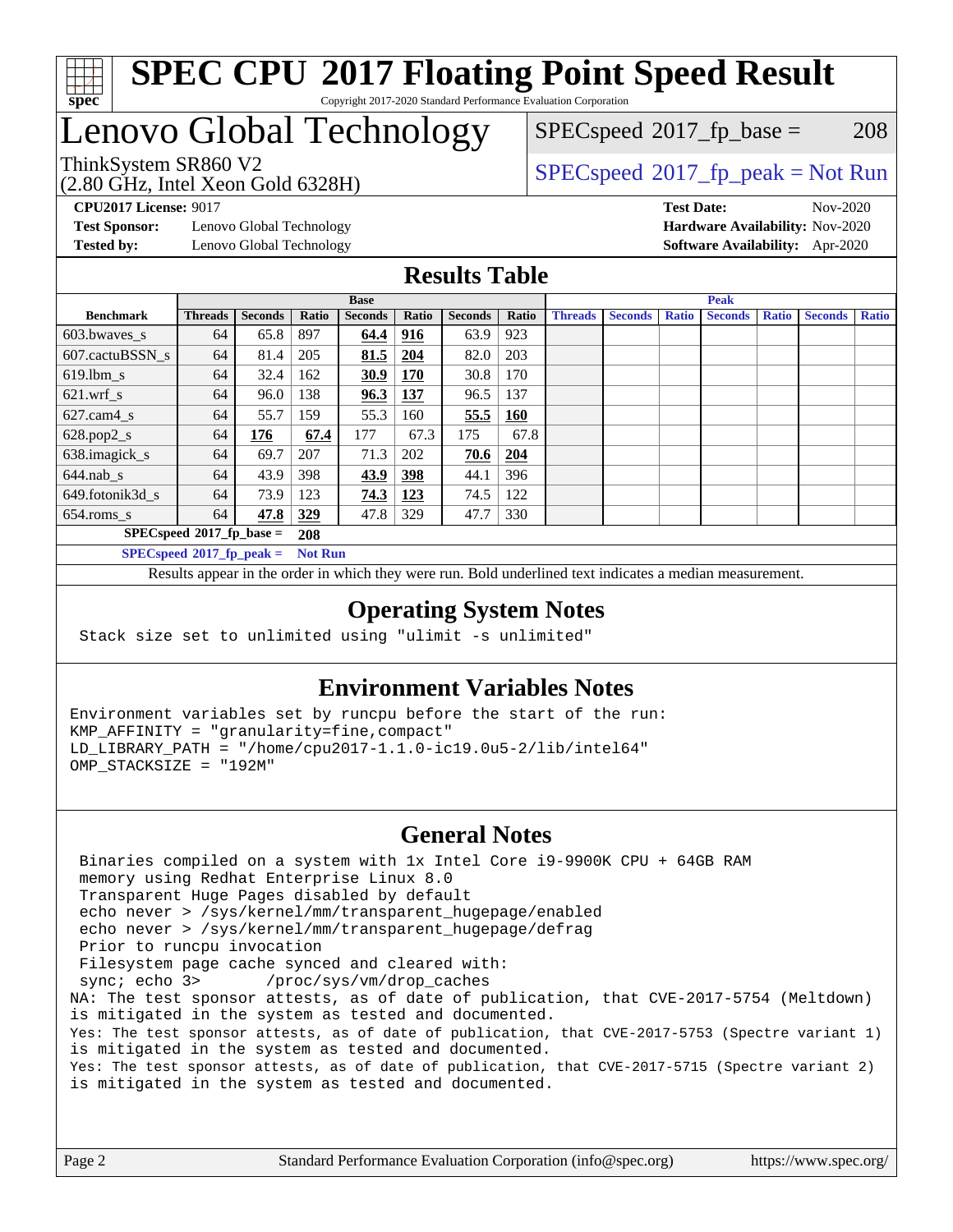| $spec^*$                                                                                                                                                                                                                                                                                                                                             | Copyright 2017-2020 Standard Performance Evaluation Corporation                                                                                                                                                                          | <b>SPEC CPU®2017 Floating Point Speed Result</b>                                                                                                            |                                                                                |
|------------------------------------------------------------------------------------------------------------------------------------------------------------------------------------------------------------------------------------------------------------------------------------------------------------------------------------------------------|------------------------------------------------------------------------------------------------------------------------------------------------------------------------------------------------------------------------------------------|-------------------------------------------------------------------------------------------------------------------------------------------------------------|--------------------------------------------------------------------------------|
|                                                                                                                                                                                                                                                                                                                                                      | Lenovo Global Technology                                                                                                                                                                                                                 |                                                                                                                                                             | 208<br>$SPEC speed^{\circ}2017\_fp\_base =$                                    |
| ThinkSystem SR860 V2<br>$(2.80 \text{ GHz}, \text{Intel Xeon Gold } 6328\text{H})$                                                                                                                                                                                                                                                                   |                                                                                                                                                                                                                                          | $SPEC speed^{\circ}2017\_fp\_peak = Not Run$                                                                                                                |                                                                                |
| <b>CPU2017 License: 9017</b><br><b>Test Sponsor:</b><br>Lenovo Global Technology<br><b>Tested by:</b><br>Lenovo Global Technology                                                                                                                                                                                                                    |                                                                                                                                                                                                                                          | <b>Test Date:</b>                                                                                                                                           | Nov-2020<br>Hardware Availability: Nov-2020<br>Software Availability: Apr-2020 |
|                                                                                                                                                                                                                                                                                                                                                      | <b>Platform Notes</b>                                                                                                                                                                                                                    |                                                                                                                                                             |                                                                                |
| BIOS configuration:<br>Choose Operating Mode set to Maximum Performance and then set it to Custom Mode<br>MONITOR/MWAIT set to Enabled<br>Hyper-Threading set to Disabled<br>Adjacent Cache Prefetch set to Disabled                                                                                                                                 |                                                                                                                                                                                                                                          |                                                                                                                                                             |                                                                                |
| Sysinfo program /home/cpu2017-1.1.0-ic19.0u5-2/bin/sysinfo<br>Rev: r6365 of 2019-08-21 295195f888a3d7edble6e46a485a0011<br>running on localhost.localdomain Fri Nov 27 20:38:43 2020                                                                                                                                                                 |                                                                                                                                                                                                                                          |                                                                                                                                                             |                                                                                |
| SUT (System Under Test) info as seen by some common utilities.<br>For more information on this section, see<br>https://www.spec.org/cpu2017/Docs/config.html#sysinfo                                                                                                                                                                                 |                                                                                                                                                                                                                                          |                                                                                                                                                             |                                                                                |
| From /proc/cpuinfo<br>model name: $Intel(R)$ Xeon(R) Gold 6328H CPU @ 2.80GHz<br>"physical id"s (chips)<br>4<br>64 "processors"<br>cpu cores : 16<br>siblings : 16                                                                                                                                                                                   | physical 0: cores 0 1 2 3 4 5 6 7 8 9 10 11 12 13 14 15<br>physical 1: cores 0 1 2 3 4 5 6 7 8 9 10 11 12 13 14 15<br>physical 2: cores 0 1 2 3 4 5 6 7 8 9 10 11 12 13 14 15<br>physical 3: cores 0 1 2 3 4 5 6 7 8 9 10 11 12 13 14 15 | cores, siblings (Caution: counting these is hw and system dependent. The following<br>excerpts from /proc/cpuinfo might not be reliable. Use with caution.) |                                                                                |
| From 1scpu:<br>Architecture:<br>$CPU$ op-mode( $s$ ):<br>Byte Order:<br>CPU(s):<br>On-line CPU(s) list: $0-63$<br>Thread(s) per core:<br>$Core(s)$ per socket:<br>Socket(s):<br>NUMA $node(s)$ :<br>Vendor ID:<br>CPU family:<br>Model:<br>Model name:<br>Stepping:<br>CPU MHz:<br>$CPU$ max $MHz$ :<br>CPU min MHz:<br>BogoMIPS:<br>Virtualization: | x86_64<br>$32$ -bit, $64$ -bit<br>Little Endian<br>64<br>$\mathbf{1}$<br>16<br>$\overline{4}$<br>4<br>GenuineIntel<br>6<br>85<br>11<br>3585.707<br>4300.0000<br>1000.0000<br>5600.00<br>$VT - x$                                         | $Intel(R) Xeon(R) Gold 6328H CPU @ 2.80GHz$                                                                                                                 |                                                                                |
|                                                                                                                                                                                                                                                                                                                                                      | (Continued on next page)                                                                                                                                                                                                                 |                                                                                                                                                             |                                                                                |
| Page 3                                                                                                                                                                                                                                                                                                                                               | Standard Performance Evaluation Corporation (info@spec.org)                                                                                                                                                                              |                                                                                                                                                             | https://www.spec.org/                                                          |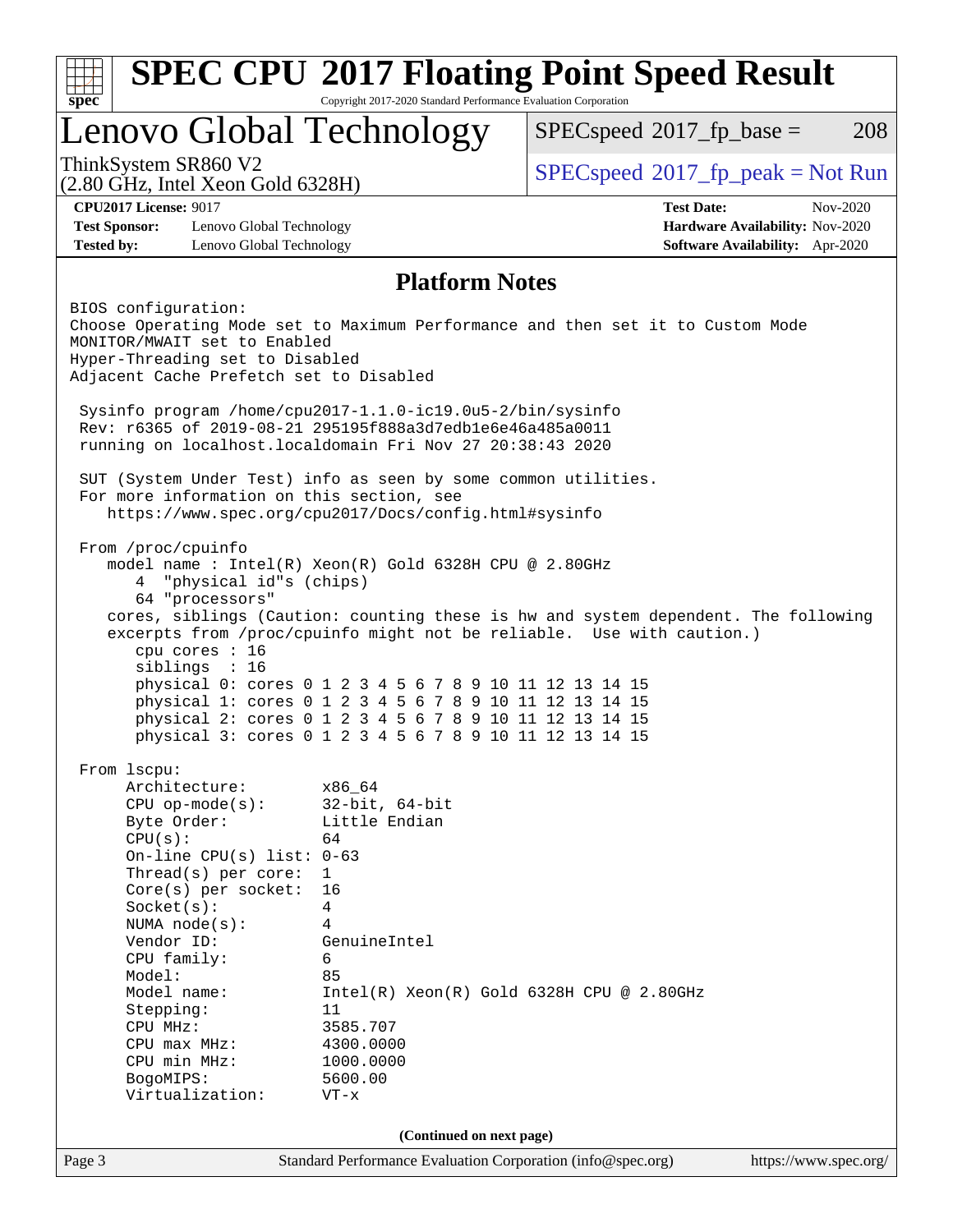

Lenovo Global Technology

 $SPEC speed^{\circ}2017\_fp\_base = 208$ 

(2.80 GHz, Intel Xeon Gold 6328H)

ThinkSystem SR860 V2<br>  $\begin{array}{c}\n\text{SPEC speed} \text{°2017\_fp\_peak} = \text{Not Run} \\
\text{SPEC speed} \text{°2017\_fp\_peak} = \text{Not Run} \\
\end{array}$ 

**[CPU2017 License:](http://www.spec.org/auto/cpu2017/Docs/result-fields.html#CPU2017License)** 9017 **[Test Date:](http://www.spec.org/auto/cpu2017/Docs/result-fields.html#TestDate)** Nov-2020

**[Test Sponsor:](http://www.spec.org/auto/cpu2017/Docs/result-fields.html#TestSponsor)** Lenovo Global Technology **[Hardware Availability:](http://www.spec.org/auto/cpu2017/Docs/result-fields.html#HardwareAvailability)** Nov-2020 **[Tested by:](http://www.spec.org/auto/cpu2017/Docs/result-fields.html#Testedby)** Lenovo Global Technology **[Software Availability:](http://www.spec.org/auto/cpu2017/Docs/result-fields.html#SoftwareAvailability)** Apr-2020

**[Platform Notes \(Continued\)](http://www.spec.org/auto/cpu2017/Docs/result-fields.html#PlatformNotes)**

| L1d cache:  |                         | 32K       |
|-------------|-------------------------|-----------|
| Lli cache:  |                         | 32K       |
| $L2$ cache: |                         | 1024K     |
| $L3$ cache: |                         | 22528K    |
|             | NUMA node0 CPU(s):      | $0 - 15$  |
|             | NUMA $node1$ $CPU(s)$ : | $16 - 31$ |
|             | NUMA $node2$ $CPU(s)$ : | $32 - 47$ |
|             | NUMA node3 CPU(s):      | $48 - 63$ |
|             |                         |           |

Flags: fpu vme de pse tsc msr pae mce cx8 apic sep mtrr pge mca cmov pat pse36 clflush dts acpi mmx fxsr sse sse2 ss ht tm pbe syscall nx pdpe1gb rdtscp lm constant\_tsc art arch\_perfmon pebs bts rep\_good nopl xtopology nonstop\_tsc cpuid aperfmperf pni pclmulqdq dtes64 monitor ds\_cpl vmx smx est tm2 ssse3 sdbg fma cx16 xtpr pdcm pcid dca sse4\_1 sse4\_2 x2apic movbe popcnt tsc\_deadline\_timer aes xsave avx f16c rdrand lahf\_lm abm 3dnowprefetch cpuid\_fault epb cat\_l3 cdp\_l3 invpcid\_single intel\_ppin ssbd mba ibrs ibpb stibp ibrs\_enhanced tpr\_shadow vnmi flexpriority ept vpid fsgsbase tsc\_adjust bmi1 hle avx2 smep bmi2 erms invpcid rtm cqm mpx rdt\_a avx512f avx512dq rdseed adx smap clflushopt clwb intel\_pt avx512cd avx512bw avx512vl xsaveopt xsavec xgetbv1 xsaves cqm\_llc cqm\_occup\_llc cqm\_mbm\_total cqm\_mbm\_local avx512\_bf16 dtherm ida arat pln pts pku ospke avx512\_vnni md\_clear flush\_l1d arch\_capabilities

 /proc/cpuinfo cache data cache size : 22528 KB

Page 4 Standard Performance Evaluation Corporation [\(info@spec.org\)](mailto:info@spec.org) <https://www.spec.org/> From numactl --hardware WARNING: a numactl 'node' might or might not correspond to a physical chip. available: 4 nodes (0-3) node 0 cpus: 0 1 2 3 4 5 6 7 8 9 10 11 12 13 14 15 node 0 size: 193121 MB node 0 free: 192846 MB node 1 cpus: 16 17 18 19 20 21 22 23 24 25 26 27 28 29 30 31 node 1 size: 193532 MB node 1 free: 193326 MB node 2 cpus: 32 33 34 35 36 37 38 39 40 41 42 43 44 45 46 47 node 2 size: 193504 MB node 2 free: 193258 MB node 3 cpus: 48 49 50 51 52 53 54 55 56 57 58 59 60 61 62 63 node 3 size: 193531 MB node 3 free: 193059 MB node distances: node 0 1 2 3 0: 10 20 20 20 1: 20 10 20 20 2: 20 20 10 20 3: 20 20 20 10 From /proc/meminfo **(Continued on next page)**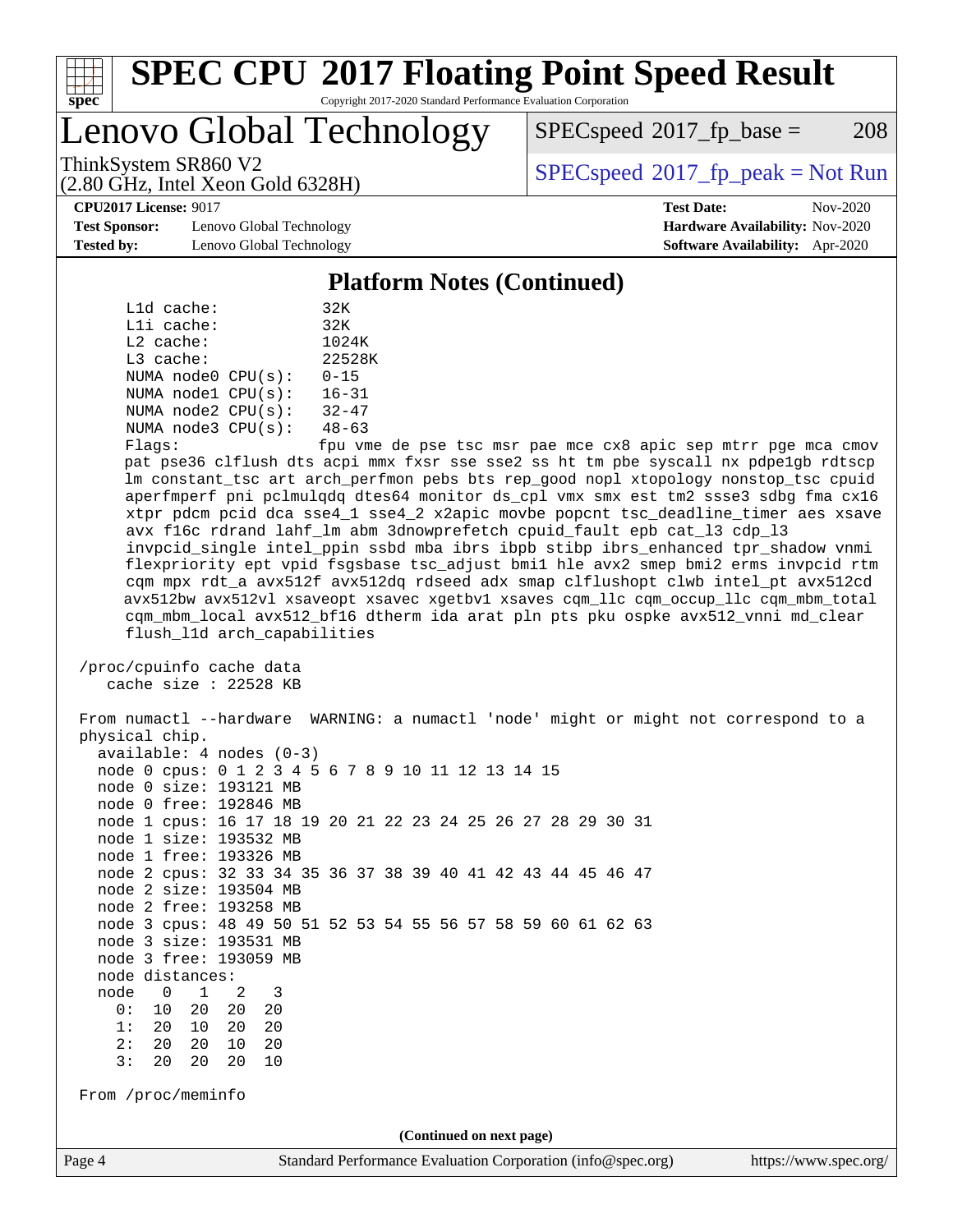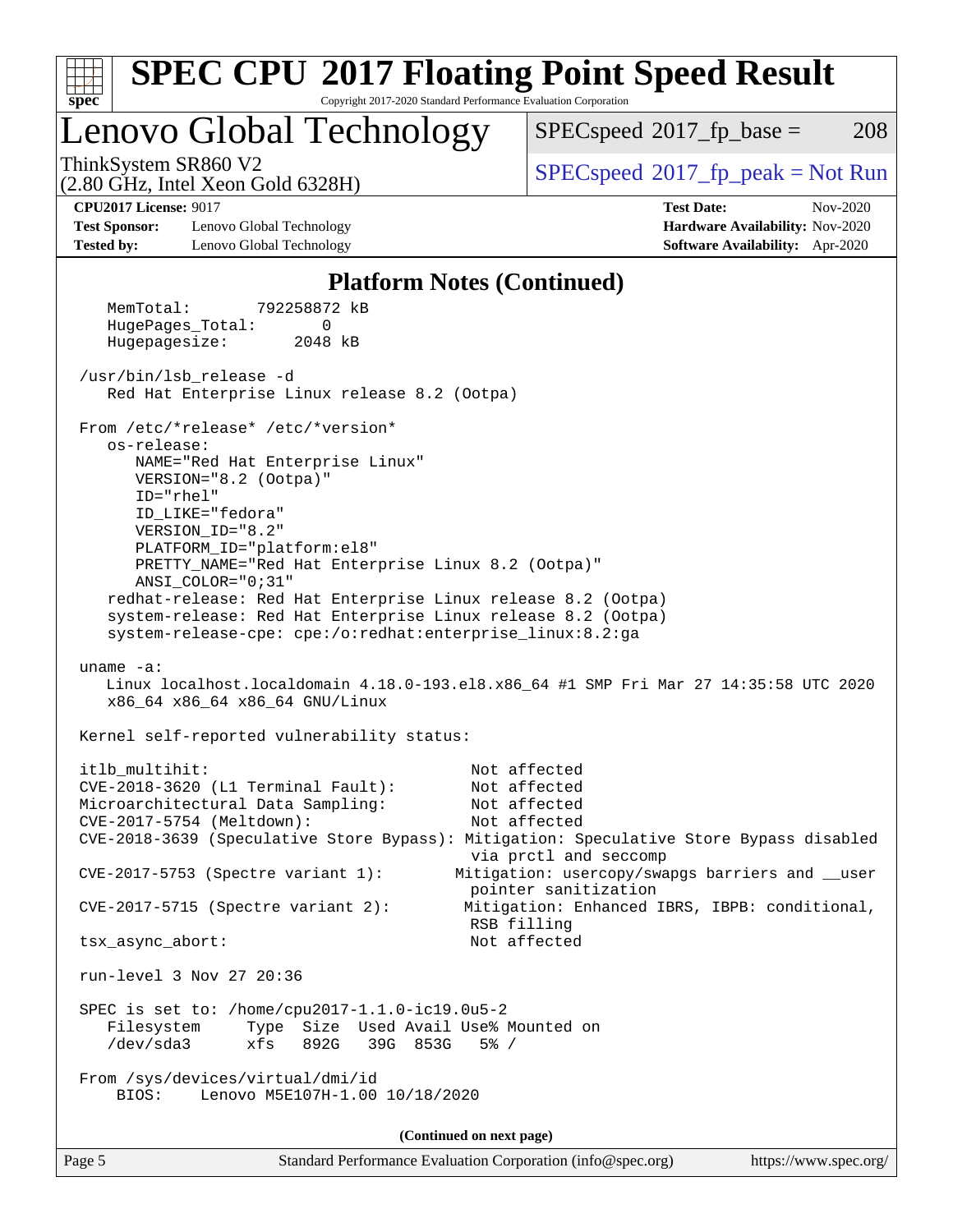

# **[SPEC CPU](http://www.spec.org/auto/cpu2017/Docs/result-fields.html#SPECCPU2017FloatingPointSpeedResult)[2017 Floating Point Speed Result](http://www.spec.org/auto/cpu2017/Docs/result-fields.html#SPECCPU2017FloatingPointSpeedResult)**

Copyright 2017-2020 Standard Performance Evaluation Corporation

Lenovo Global Technology

 $SPECspeed*2017_fp\_base = 208$  $SPECspeed*2017_fp\_base = 208$ 

(2.80 GHz, Intel Xeon Gold 6328H)

ThinkSystem SR860 V2<br>  $\begin{array}{c}\n\text{SPEC speed} \text{?}2017\_fp\_peak = Not Run \\
\text{SPEC speed} \text{?}2017\_fp\_peak = Not Run\n\end{array}$ 

**[Test Sponsor:](http://www.spec.org/auto/cpu2017/Docs/result-fields.html#TestSponsor)** Lenovo Global Technology **[Hardware Availability:](http://www.spec.org/auto/cpu2017/Docs/result-fields.html#HardwareAvailability)** Nov-2020 **[Tested by:](http://www.spec.org/auto/cpu2017/Docs/result-fields.html#Testedby)** Lenovo Global Technology **[Software Availability:](http://www.spec.org/auto/cpu2017/Docs/result-fields.html#SoftwareAvailability)** Apr-2020

**[CPU2017 License:](http://www.spec.org/auto/cpu2017/Docs/result-fields.html#CPU2017License)** 9017 **[Test Date:](http://www.spec.org/auto/cpu2017/Docs/result-fields.html#TestDate)** Nov-2020

#### **[Platform Notes \(Continued\)](http://www.spec.org/auto/cpu2017/Docs/result-fields.html#PlatformNotes)**

 Vendor: Lenovo Product: ThinkSystem SR860 V2 Product Family: ThinkSystem Serial: none

 Additional information from dmidecode follows. WARNING: Use caution when you interpret this section. The 'dmidecode' program reads system data which is "intended to allow hardware to be accurately determined", but the intent may not be met, as there are frequent changes to hardware, firmware, and the "DMTF SMBIOS" standard. Memory:

48x SK Hynix HMA82GR7CJR8N-XN 16 GB 2 rank 3200

 (End of data from sysinfo program) Memory on this system run at 2933 MHz due to CPU limitation.

#### **[Compiler Version Notes](http://www.spec.org/auto/cpu2017/Docs/result-fields.html#CompilerVersionNotes)**

| 619.1bm_s(base) 638.imagick_s(base) 644.nab_s(base)<br>$\mathcal{C}$                                                                                                                                                                                                                                                                                                                                                                                                                                                                                                 |
|----------------------------------------------------------------------------------------------------------------------------------------------------------------------------------------------------------------------------------------------------------------------------------------------------------------------------------------------------------------------------------------------------------------------------------------------------------------------------------------------------------------------------------------------------------------------|
| Intel(R) C Intel(R) 64 Compiler for applications running on Intel(R) 64,<br>Version 19.0.5.281 Build 20190815<br>Copyright (C) 1985-2019 Intel Corporation. All rights reserved.                                                                                                                                                                                                                                                                                                                                                                                     |
| $C_{++}$ , C, Fortran   607.cactuBSSN_s(base)                                                                                                                                                                                                                                                                                                                                                                                                                                                                                                                        |
| Intel(R) $C++$ Intel(R) 64 Compiler for applications running on Intel(R) 64,<br>Version 19.0.5.281 Build 20190815<br>Copyright (C) 1985-2019 Intel Corporation. All rights reserved.<br>Intel(R) C Intel(R) 64 Compiler for applications running on Intel(R) 64,<br>Version 19.0.5.281 Build 20190815<br>Copyright (C) 1985-2019 Intel Corporation. All rights reserved.<br>Intel(R) Fortran Intel(R) 64 Compiler for applications running on $Intel(R)$<br>64, Version 19.0.5.281 Build 20190815<br>Copyright (C) 1985-2019 Intel Corporation. All rights reserved. |
| Fortran (603.bwaves s(base) 649.fotonik3d s(base) 654.roms s(base)                                                                                                                                                                                                                                                                                                                                                                                                                                                                                                   |
| $Intel(R)$ Fortran Intel(R) 64 Compiler for applications running on Intel(R)<br>64, Version 19.0.5.281 Build 20190815<br>Copyright (C) 1985-2019 Intel Corporation. All rights reserved.                                                                                                                                                                                                                                                                                                                                                                             |
| (Continued on next page)                                                                                                                                                                                                                                                                                                                                                                                                                                                                                                                                             |

Page 6 Standard Performance Evaluation Corporation [\(info@spec.org\)](mailto:info@spec.org) <https://www.spec.org/>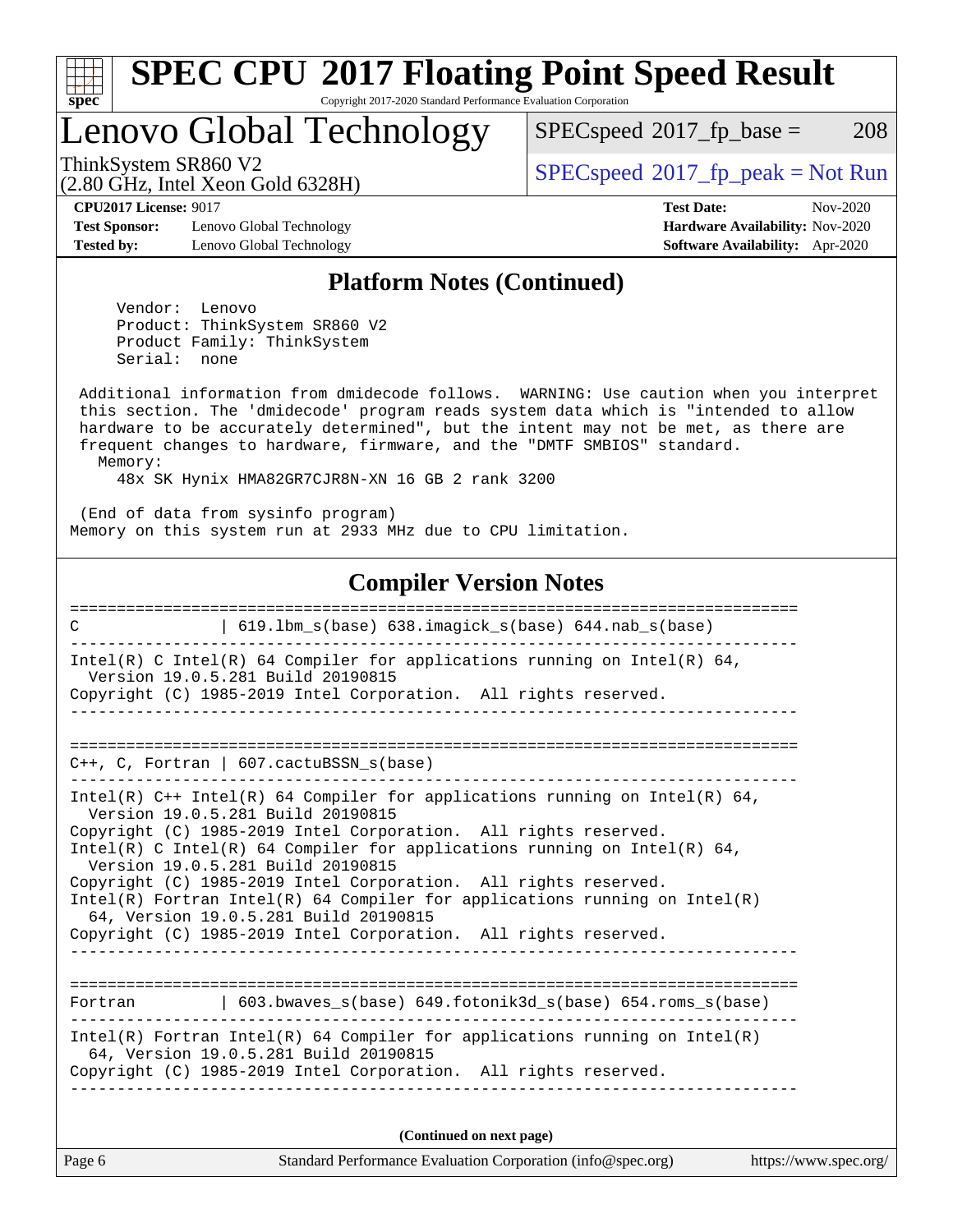

## Lenovo Global Technology

 $SPEC speed^{\circ}2017\_fp\_base = 208$ 

(2.80 GHz, Intel Xeon Gold 6328H)

ThinkSystem SR860 V2<br>  $\begin{array}{c} \text{SPEC speed} \text{?}2017 \text{ fp\_peak} = \text{Not Run} \end{array}$ 

**[Test Sponsor:](http://www.spec.org/auto/cpu2017/Docs/result-fields.html#TestSponsor)** Lenovo Global Technology **[Hardware Availability:](http://www.spec.org/auto/cpu2017/Docs/result-fields.html#HardwareAvailability)** Nov-2020 **[Tested by:](http://www.spec.org/auto/cpu2017/Docs/result-fields.html#Testedby)** Lenovo Global Technology **[Software Availability:](http://www.spec.org/auto/cpu2017/Docs/result-fields.html#SoftwareAvailability)** Apr-2020

**[CPU2017 License:](http://www.spec.org/auto/cpu2017/Docs/result-fields.html#CPU2017License)** 9017 **[Test Date:](http://www.spec.org/auto/cpu2017/Docs/result-fields.html#TestDate)** Nov-2020

### **[Compiler Version Notes \(Continued\)](http://www.spec.org/auto/cpu2017/Docs/result-fields.html#CompilerVersionNotes)**

============================================================================== Fortran, C | 621.wrf\_s(base) 627.cam4\_s(base) 628.pop2\_s(base) ------------------------------------------------------------------------------ Intel(R) Fortran Intel(R) 64 Compiler for applications running on Intel(R) 64, Version 19.0.5.281 Build 20190815 Copyright (C) 1985-2019 Intel Corporation. All rights reserved. Intel(R) C Intel(R) 64 Compiler for applications running on Intel(R)  $64$ , Version 19.0.5.281 Build 20190815 Copyright (C) 1985-2019 Intel Corporation. All rights reserved. ------------------------------------------------------------------------------

## **[Base Compiler Invocation](http://www.spec.org/auto/cpu2017/Docs/result-fields.html#BaseCompilerInvocation)**

[C benchmarks](http://www.spec.org/auto/cpu2017/Docs/result-fields.html#Cbenchmarks):  $i$ cc

[Fortran benchmarks](http://www.spec.org/auto/cpu2017/Docs/result-fields.html#Fortranbenchmarks): [ifort](http://www.spec.org/cpu2017/results/res2020q4/cpu2017-20201207-24546.flags.html#user_FCbase_intel_ifort_8111460550e3ca792625aed983ce982f94888b8b503583aa7ba2b8303487b4d8a21a13e7191a45c5fd58ff318f48f9492884d4413fa793fd88dd292cad7027ca)

[Benchmarks using both Fortran and C](http://www.spec.org/auto/cpu2017/Docs/result-fields.html#BenchmarksusingbothFortranandC): [ifort](http://www.spec.org/cpu2017/results/res2020q4/cpu2017-20201207-24546.flags.html#user_CC_FCbase_intel_ifort_8111460550e3ca792625aed983ce982f94888b8b503583aa7ba2b8303487b4d8a21a13e7191a45c5fd58ff318f48f9492884d4413fa793fd88dd292cad7027ca) [icc](http://www.spec.org/cpu2017/results/res2020q4/cpu2017-20201207-24546.flags.html#user_CC_FCbase_intel_icc_66fc1ee009f7361af1fbd72ca7dcefbb700085f36577c54f309893dd4ec40d12360134090235512931783d35fd58c0460139e722d5067c5574d8eaf2b3e37e92)

[Benchmarks using Fortran, C, and C++:](http://www.spec.org/auto/cpu2017/Docs/result-fields.html#BenchmarksusingFortranCandCXX) [icpc](http://www.spec.org/cpu2017/results/res2020q4/cpu2017-20201207-24546.flags.html#user_CC_CXX_FCbase_intel_icpc_c510b6838c7f56d33e37e94d029a35b4a7bccf4766a728ee175e80a419847e808290a9b78be685c44ab727ea267ec2f070ec5dc83b407c0218cded6866a35d07) [icc](http://www.spec.org/cpu2017/results/res2020q4/cpu2017-20201207-24546.flags.html#user_CC_CXX_FCbase_intel_icc_66fc1ee009f7361af1fbd72ca7dcefbb700085f36577c54f309893dd4ec40d12360134090235512931783d35fd58c0460139e722d5067c5574d8eaf2b3e37e92) [ifort](http://www.spec.org/cpu2017/results/res2020q4/cpu2017-20201207-24546.flags.html#user_CC_CXX_FCbase_intel_ifort_8111460550e3ca792625aed983ce982f94888b8b503583aa7ba2b8303487b4d8a21a13e7191a45c5fd58ff318f48f9492884d4413fa793fd88dd292cad7027ca)

## **[Base Portability Flags](http://www.spec.org/auto/cpu2017/Docs/result-fields.html#BasePortabilityFlags)**

 603.bwaves\_s: [-DSPEC\\_LP64](http://www.spec.org/cpu2017/results/res2020q4/cpu2017-20201207-24546.flags.html#suite_basePORTABILITY603_bwaves_s_DSPEC_LP64) 607.cactuBSSN\_s: [-DSPEC\\_LP64](http://www.spec.org/cpu2017/results/res2020q4/cpu2017-20201207-24546.flags.html#suite_basePORTABILITY607_cactuBSSN_s_DSPEC_LP64) 619.lbm\_s: [-DSPEC\\_LP64](http://www.spec.org/cpu2017/results/res2020q4/cpu2017-20201207-24546.flags.html#suite_basePORTABILITY619_lbm_s_DSPEC_LP64) 621.wrf\_s: [-DSPEC\\_LP64](http://www.spec.org/cpu2017/results/res2020q4/cpu2017-20201207-24546.flags.html#suite_basePORTABILITY621_wrf_s_DSPEC_LP64) [-DSPEC\\_CASE\\_FLAG](http://www.spec.org/cpu2017/results/res2020q4/cpu2017-20201207-24546.flags.html#b621.wrf_s_baseCPORTABILITY_DSPEC_CASE_FLAG) [-convert big\\_endian](http://www.spec.org/cpu2017/results/res2020q4/cpu2017-20201207-24546.flags.html#user_baseFPORTABILITY621_wrf_s_convert_big_endian_c3194028bc08c63ac5d04de18c48ce6d347e4e562e8892b8bdbdc0214820426deb8554edfa529a3fb25a586e65a3d812c835984020483e7e73212c4d31a38223) 627.cam4\_s: [-DSPEC\\_LP64](http://www.spec.org/cpu2017/results/res2020q4/cpu2017-20201207-24546.flags.html#suite_basePORTABILITY627_cam4_s_DSPEC_LP64) [-DSPEC\\_CASE\\_FLAG](http://www.spec.org/cpu2017/results/res2020q4/cpu2017-20201207-24546.flags.html#b627.cam4_s_baseCPORTABILITY_DSPEC_CASE_FLAG) 628.pop2\_s: [-DSPEC\\_LP64](http://www.spec.org/cpu2017/results/res2020q4/cpu2017-20201207-24546.flags.html#suite_basePORTABILITY628_pop2_s_DSPEC_LP64) [-DSPEC\\_CASE\\_FLAG](http://www.spec.org/cpu2017/results/res2020q4/cpu2017-20201207-24546.flags.html#b628.pop2_s_baseCPORTABILITY_DSPEC_CASE_FLAG) [-convert big\\_endian](http://www.spec.org/cpu2017/results/res2020q4/cpu2017-20201207-24546.flags.html#user_baseFPORTABILITY628_pop2_s_convert_big_endian_c3194028bc08c63ac5d04de18c48ce6d347e4e562e8892b8bdbdc0214820426deb8554edfa529a3fb25a586e65a3d812c835984020483e7e73212c4d31a38223) [-assume byterecl](http://www.spec.org/cpu2017/results/res2020q4/cpu2017-20201207-24546.flags.html#user_baseFPORTABILITY628_pop2_s_assume_byterecl_7e47d18b9513cf18525430bbf0f2177aa9bf368bc7a059c09b2c06a34b53bd3447c950d3f8d6c70e3faf3a05c8557d66a5798b567902e8849adc142926523472) 638.imagick\_s: [-DSPEC\\_LP64](http://www.spec.org/cpu2017/results/res2020q4/cpu2017-20201207-24546.flags.html#suite_basePORTABILITY638_imagick_s_DSPEC_LP64) 644.nab\_s: [-DSPEC\\_LP64](http://www.spec.org/cpu2017/results/res2020q4/cpu2017-20201207-24546.flags.html#suite_basePORTABILITY644_nab_s_DSPEC_LP64) 649.fotonik3d\_s: [-DSPEC\\_LP64](http://www.spec.org/cpu2017/results/res2020q4/cpu2017-20201207-24546.flags.html#suite_basePORTABILITY649_fotonik3d_s_DSPEC_LP64) 654.roms\_s: [-DSPEC\\_LP64](http://www.spec.org/cpu2017/results/res2020q4/cpu2017-20201207-24546.flags.html#suite_basePORTABILITY654_roms_s_DSPEC_LP64)